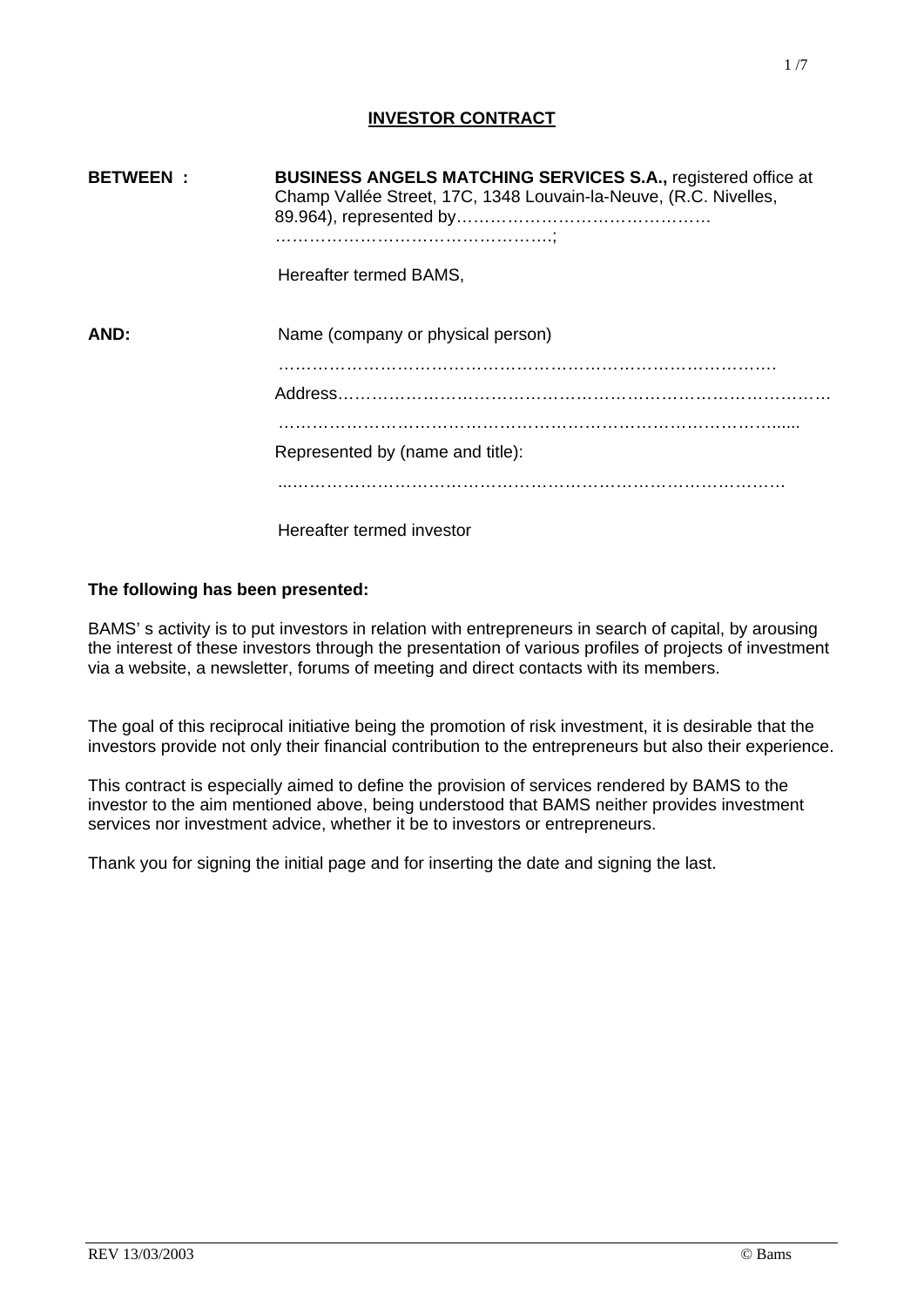# **THE FOLLOWING HAS BEEN AGREED**

## Article 1

For the implementation of the present contract, the following terms must be understood by:

| Investor or "Business Angel" : | The present co-contractor, ready to make funds available<br>for an investment project, or any other person<br>corresponding to this definition.                                               |
|--------------------------------|-----------------------------------------------------------------------------------------------------------------------------------------------------------------------------------------------|
| Entrepreneur:                  | A person or company which has an investment project and<br>that is looking for capital, financing or professional advice<br>to be provided by a business angel.                               |
| Investment project:            | The project of an entrepreneur seeking to develop a<br>product or service that seeks to generate an economic<br>profit, and which is part of the BAMS database.                               |
| Profile :                      | A summary presentation, anonymous and standardised of<br>a project                                                                                                                            |
| <b>BAMS</b> database:          | This database contains profiles and investment projects.                                                                                                                                      |
| Demonstration of interest:     | Any demonstration of interest (by telephone, fax, email,<br>orally) of a person interested in a profile and member of<br>the BAMS database in view of obtained the details of the<br>project. |

The fact that the investor makes an investment in any way in a project of which the details were acquired though BAMS, and with which it did not have any business relations in the 18 months preceding the communication of the details remuneration that will have to be paid to BAMS in case of successful matching.

*Project details :* Contact details of an entrepreneur presenting a project; name, address, email...

## Article 2 – Application from the investor

- 1. The investor wishing to become a member of BAMS will first fill in an application form, **Which constitutes the demand addemistration.** Some applications, in a discretionary manner and without justification. Considering the nature of the activity undertaken by BAMS, the contractual relations envisaged are *intuitu personae.* The diffusion of the application, attached or not to the present contract, does not constitute a public offer to contract, as BAMS cannot solely be engaged through the signature of the present contract.
- 2. The investor will pay BAMS an annual fee of  $400€$  (+  $84€$  of VAT). This fee will be paid to the following account number XXX.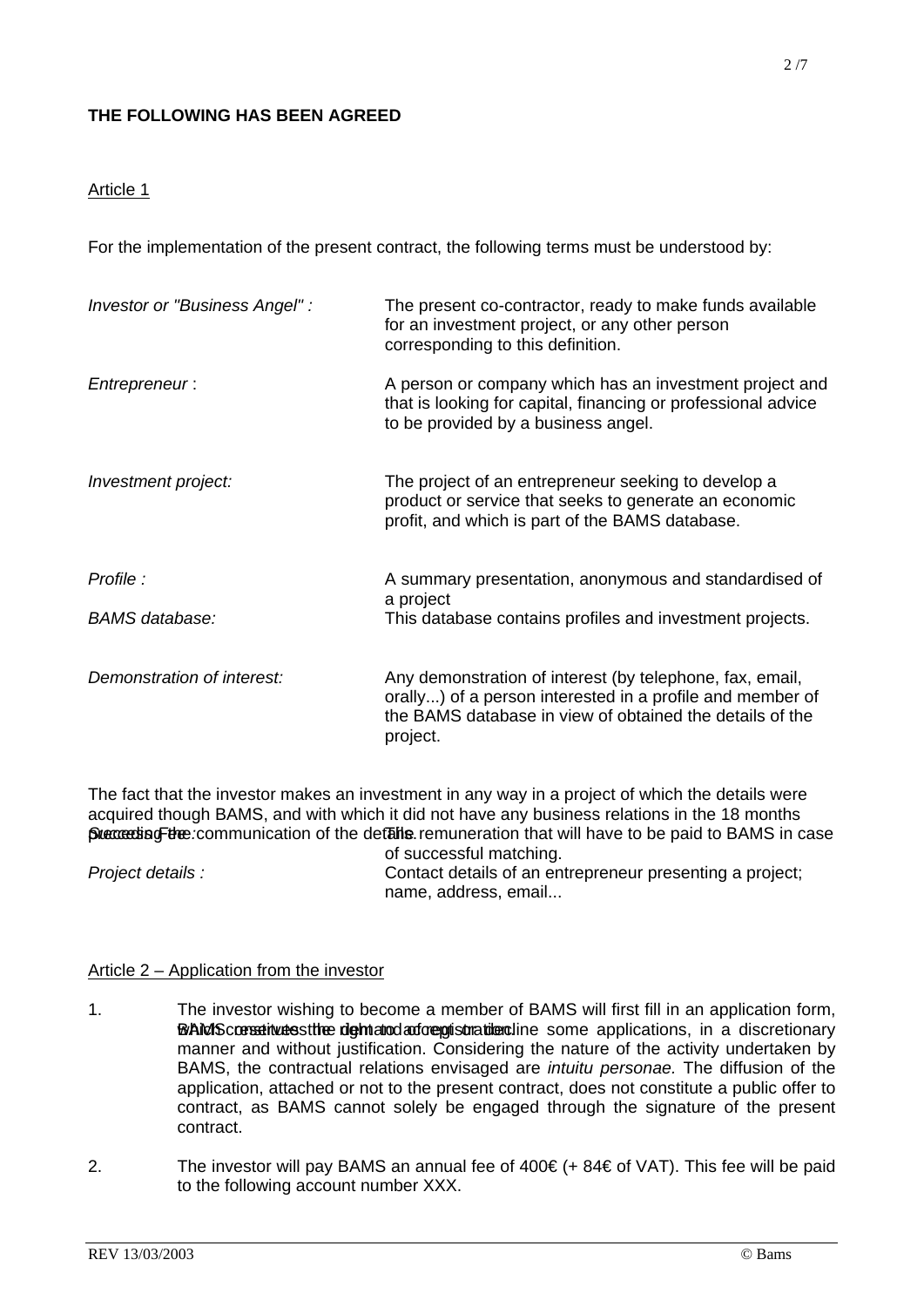3. The implementation of the present contract is subordinated to the payment of the fee for the period concerned.

## Article 3 – Obligations of BAMS

- 1. BAMS commits to keeping confidential the details of the investor, unless otherwise specified by the latter. BAMS commits not to diffuse the details of the investor even BAMS with computer the the investor any investment project accepted by BAMS. BAMS can to refuse such communication if, on BAMS opinion, it may go further than the limits prohibited by the A.R. of 7 July [1](#page-4-0)999.<sup>1</sup>. 2.
- Without prejudice to possible extensions of relations resulting from specific agreements to consider individually, and resulting from the present contract, the mission of BAMS will in any case be limited to a coordination of contacts without intervention of consultancy, nor of assistance in the negotiations or in the determination of the concrete modalities of a potential investment.
- 3 . BAMS commits to stop sending project profiles upon simple demand from the investor.
- 4. BAMS commits not to propose projects coming from a company in which it has shares, unless these shares are the result of a success fee from a previous matching and as long as this participation does not exceed 3% of the existing capital.

## Article 4 - Investor obligations

- 1. The investor commits to keep the details of an investment project which he has known through BAMS confidential, for a 2-year duration, unless otherwise specified by the entrepreneur. This prohibition of disclosure will not apply to information which was already in the public domain at the time when the investor was informed of it and with information which will become of public knowledge in the future without him being responsible. BAMS will make sure that the entrepreneurs registered in the BAMS database also commit themselves to never reveal the identity of an investor member of BAMS, unless otherwise specified by the investor.
- 2. In the event of participation in a meeting where a project is presented or on request for further information on the investment project profiles, the investor will make BAMS the veto inveasing the formulation the entrepreneur in who payoffiles able to refuse the presence of the The intertation is the reformation. 3. BAMS dicasy potential conflycing estimatis and interest with the subsection adviced to the vinvestoil.

 $\overline{\phantom{a}}$ 

<sup>1</sup> This article also states that a project cannot be presented to more than 50 non-institutional investors. 2  $2$  Celui-ci dispose notamment qu'un projet ne peut être présenté à plus de cinquante investisseurs non institutionnels.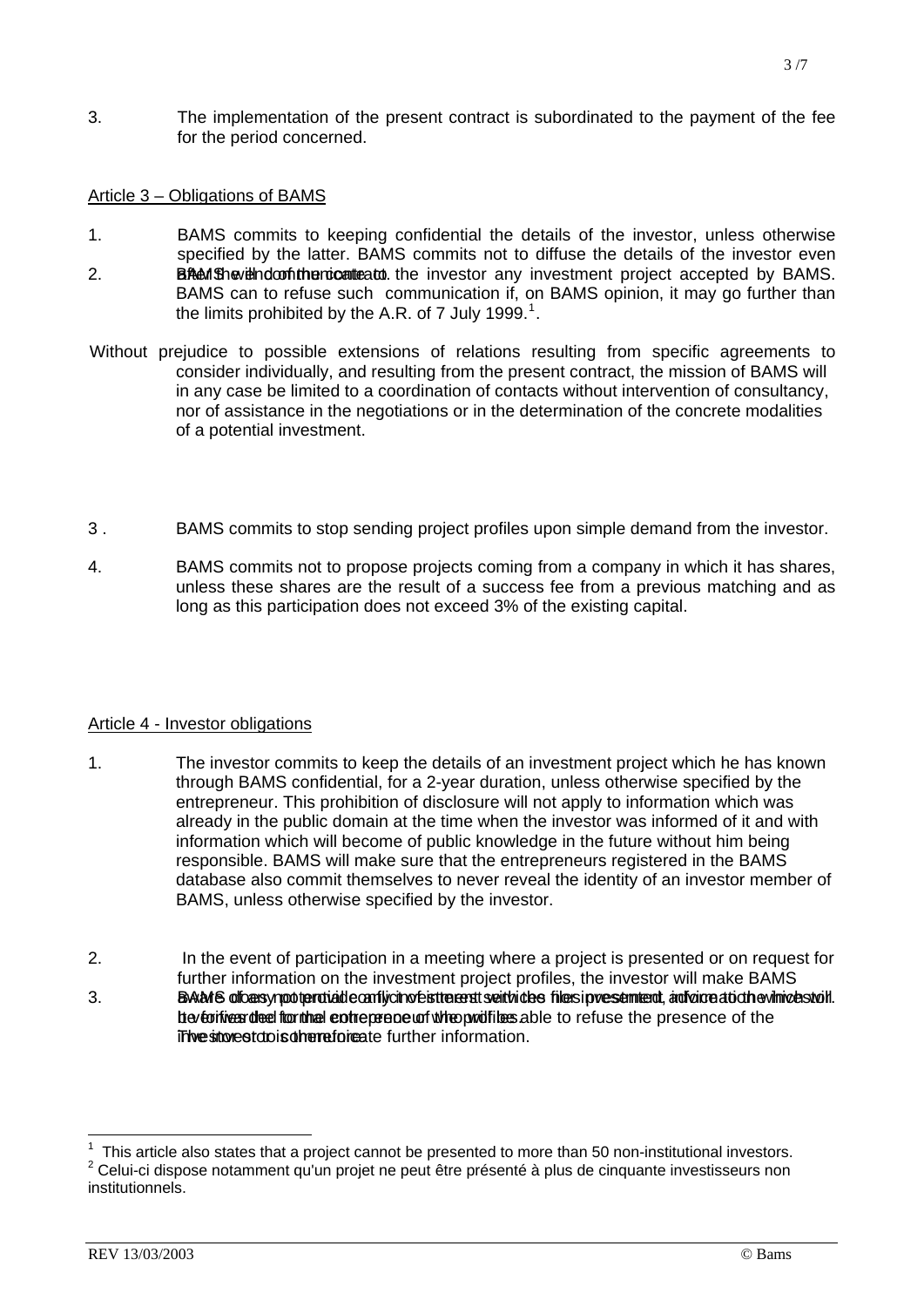- Held responsible for checking by himself the data of the profiles and the investment projects, as well as all information which appears necessary to him, or useful to determine his decision to invest and the methods of this investment;
- invited to get assistance from financial, legal, fiscal consultants or any other type of support on all aspects that are deemed necessary.

In case of business relations between the investor and the entrepreneurs prior to the matching by BAMS, the investor must inform BAMS immediately of the pre-existing relation. By business relation is meant investment project and not commercial relations. If and only if this information is confirmed by the entrepreneur, the investor will be exempted from paying a success fee to BAMS

## Article 5 – Remuneration of BAMS

- 1. In case of a matching, the investor will owe a success fee to BAMS calculated according to the following rules :
- 2. The investor therefore commits to informing BAMS immediately of any investment made during the 18 month period after the communication of the project details. (For information, the entrepreneurs registered near BAMS also commit to this obligation). Upon reception of this information , BAMS will send the investor an invoice concerning the success fee owed to BAMS. This success fee will have to be paid immediately. This 18 month period may be extended\* in case of an engagement of a conditional and/or suspensive future investment decided in the course of the 18 months period. In this case, the period is extended until the realisation or not of the investment.

3. A success fee is due for any investment that is made in the form of cash, loan, guarantee, exchange of actions, contribution in kind or any other contribution having an economic value. By investment, it is necessary to include/understand not only the investment carried out in once, but also the investment effected in several stages. In this case, the success fee will be invoiced by section, calculated on the total amount of the investment. A engagement, partial or not, defers the payment of the success fee until the realisation of the investment, even for a term longer than one year.

\_\_\_\_\_\_\_\_\_\_\_\_\_\_\_\_\_\_\_\_\_\_\_\_\_\_\_\_\_\_\_\_\_\_\_\_<br><sup>3</sup> For example, an investor decides to invest immediately 100.000€ and 100.000€ in tow years if the turnover has doubled.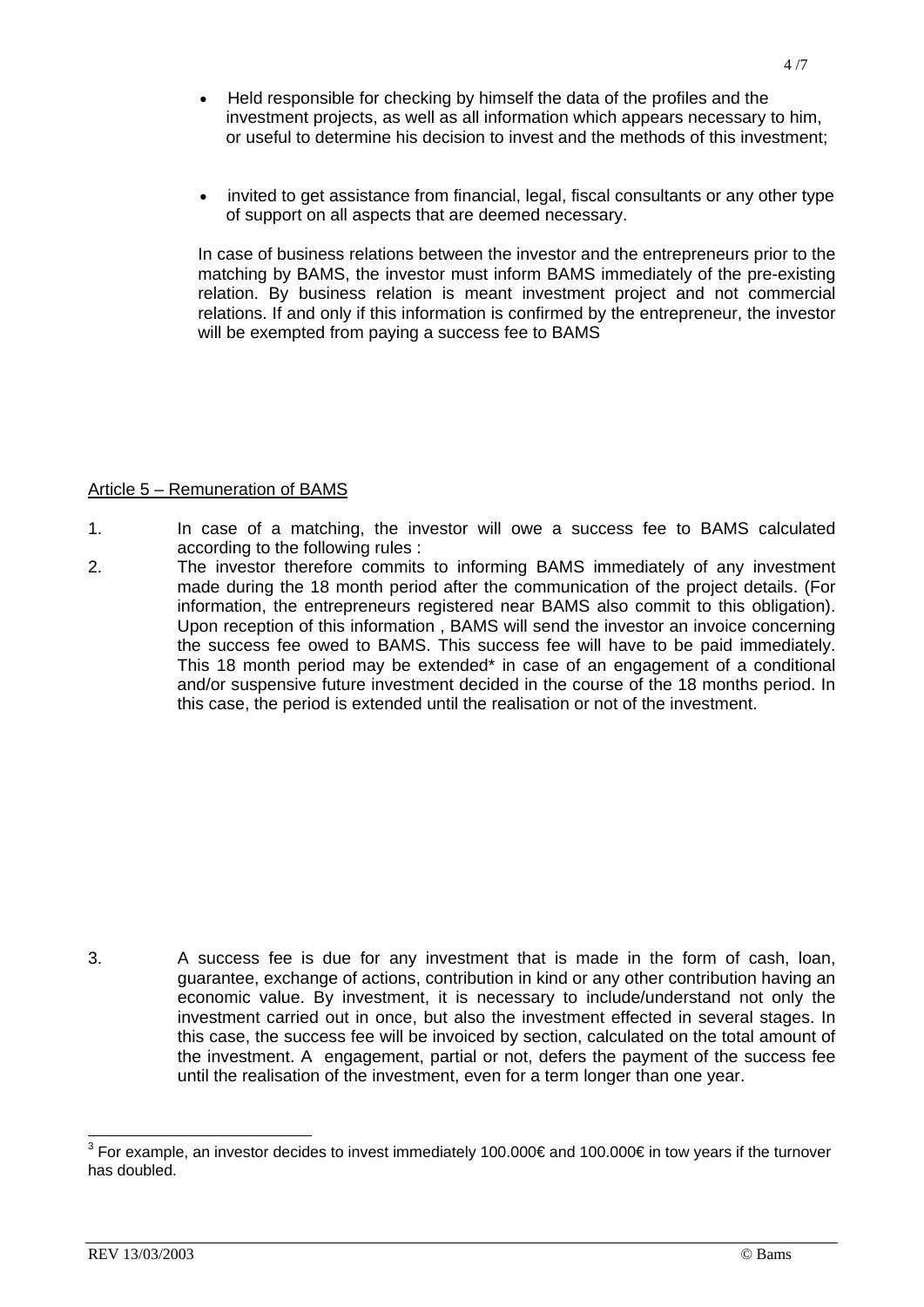- 4. A success fee is owed to the investor in case an investment is made by a company controlled de facto or by law by the investor, or by a relative up to 3rd degree, or by any person acting on his behalf.
- 5. The investor guarantees the payment of the success fee from a third party, not registered in BAMS, which has been introduced to the project by the investor and who has invested in the project of the entrepreneur. However, in the event of a matching grouped with one or more third parties, not registered in BAMS, the success fee is calculated in a single way on the total amount of the investments which they will have carried out and concerning an investment project. Given the decreasing scale of the rates, the investor will pay a lower success fee if he shares, on equal terms, the total amount of the success fee with the third party in question.

<span id="page-4-0"></span>\*For example, an investor decides to invest immediately 100.000€ and another 100.000€ in tow year if the turnover of the company has doubled.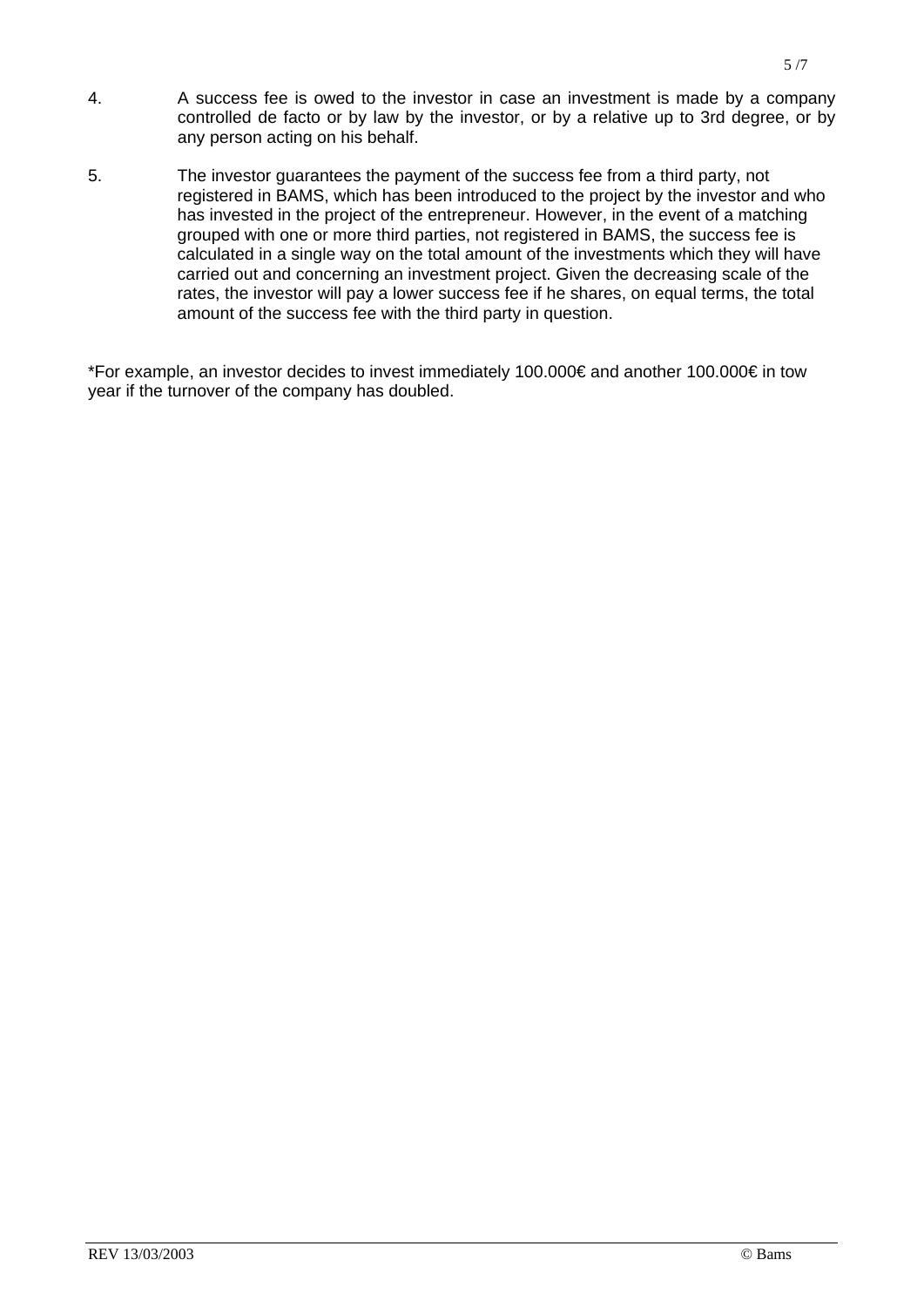| <b>EUROS</b>   |         |         | Rate |
|----------------|---------|---------|------|
| <b>Between</b> |         | 100.000 | 5%   |
| <b>Between</b> | 100.000 | 200.000 | 4%   |
| <b>Between</b> | 200.000 | 400.000 | 3%   |
| <b>Between</b> | 400.000 | 600.000 | 2%   |
| Over           | 600.000 |         | 1%   |

These degressive rates are applied by section\*. They are applied on the overall amount of investment made in the framework of an investment project during the 18 Wheen insever radding disensions under the months of the state of the success months period following the communication of the details of the details of the success fee is calculated and charged separately to each one of the investors.

However, when several investors are constituted in an association or Club of Business Angels and are registered jointly in BAMS, the success fee is calculated in a single way on the overall amount of the investments which they will have carried out and concerning the investment project.

7. In the event of the provision of services against shares of the company, the investor will be debtor of a 1.500  $\epsilon$  success fee and, S'IL ECHET, of a percentage of the shares received in exchange of sound "coaching" ,calculated according to the same table as for an investment and as described in the preceding paragraphs.

 Whenever remuneration takes place in another manner (wages, invoice...), the success fee of 1.500 Euro will be due by the investor.

Two success fees will be invoiced by BALSDeux Success Fee seront donc facturés succesivement par BAMS.

1.  $100.000 * 5 % + (125.000 - 100.000) * 4 % = 6.000 EUR$ 

2.  $75.000 * 4 \% = 3.000$  EUR

 4 For example, a 200.000€ investment will result in a success fee of: 100.000€ 5% + (200.000€- 100.000€)4%= 9.000€

<sup>5</sup>

<sup>&</sup>lt;sup>6</sup> For example, a 200.000€ investment will result in a success fee of:  $100.000\text{€}5\% + (200.000\text{€}100.000\text{€}4\% = 9.000\text{€}100.000\text{€}100.000\text{€}100.000\text{€}100.000\text{€}100.000\text{€}100.000\text{€}100.000\text{€}100.000$ 

<sup>&</sup>lt;sup>7</sup> For exmaple: a 200.000€ investment in 2 parts: a first investment of 125.000€ and another of 75.000€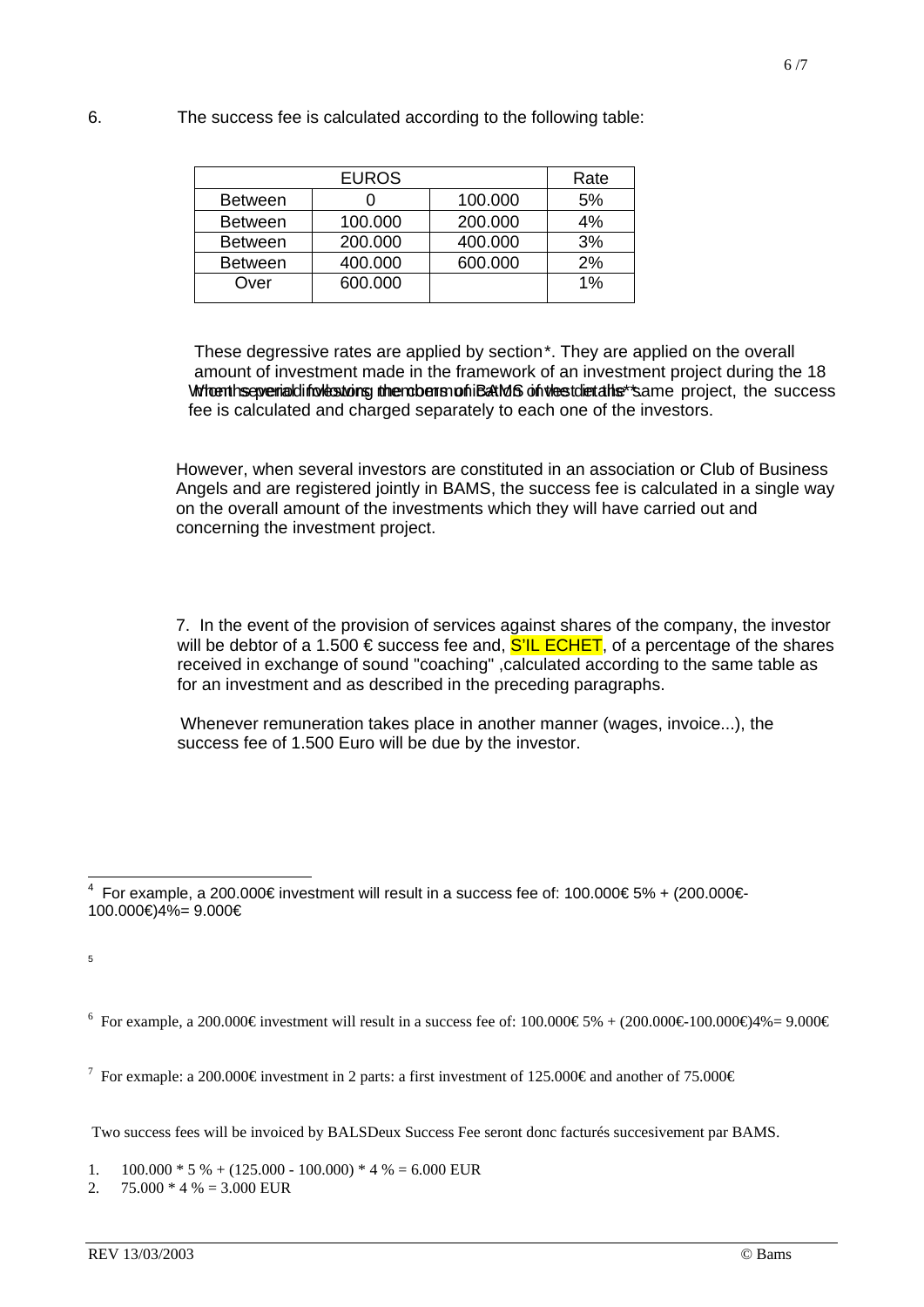8. In the event of an investment leading to a acquisition of share and with the

agreement of the investor and the entrepreneur, BAMS will have the possibility of

thus content and the interests of BAMS and the investor will have to be bound and to profit from the same rights and possibilities with regards to refunding, buy-out or exit. If BAMS wishes it, the investor commits to the fact that his shares will be sold under the same conditions and under his responsibility. Without prejudice to the full validity of the preceding engagement, the practical modalities of this 9. The following and the introduced state of the success feed the success feed into the success feed into can positicipation in the form stan set any both exprotice to tempfise by the hean of is tange project, and

associates. \*For example, ha 200.000 for with behold will be a state agreement beholder and a success fee of 100.000 for the shareholders fee of 100.000 for the shareholders of the in a success fee of 100.000 for the in a success fee 9000€

\*\*For example: a 200.000€ investment in 2 parts: a first investment of 125.000€ and another of 75.000€

Two success fees will be invoiced by BALSDeux Success Fee seront donc facturés succesivement par BAMS.

1.  $100.000 * 5 % + (125.000 - 100.000) * 4 % = 6.000 EUR$ 

2. 75.000 \* 4 % = 3.000 EUR